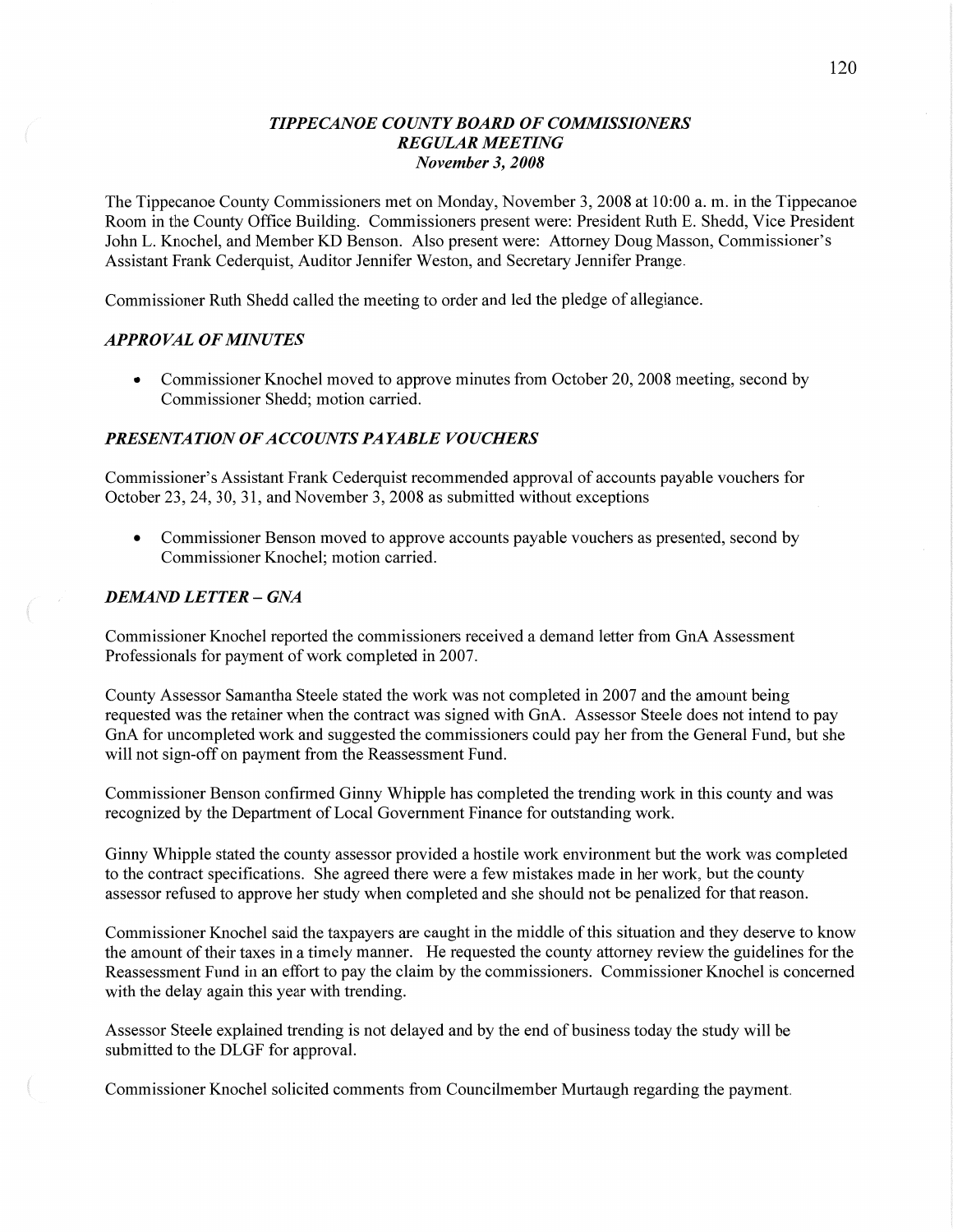Councilmember Murtaugh agrees he agrees the work was performed before the contract was terminated and therefore the bill should be paid.

**0** Commissioner Knochel moved to pay the claim from the General Fund and research possibilities to reimburse the General Fund, second by Commissioner Benson; motion carried.

### *PRESENTATION* OF *CONSTR UCTION DOCUMENTS* **-** DLZ

Eric Ratts from DLZ presented construction documents for the Juvenile Center to include specifications and drawings. Steve Habben from Kettlehut Construction provided the cost estimate for the project. The total probable construction costs are \$17,346,000. The schedule is as follows:

November  $12^{th}$  2008 – Council Review November  $20^{th}$  2008 – Pre-Bid Meeting December 11<sup>th</sup> 2008 – Bids received by the Commissioners December 15<sup>th</sup> 2008 – Bids presented to the Commissioners January/February 2009 – Financing March – Begin Construction

**0** Commissioner Knochel moved to accept the construction documents as presented, second by Commissioner Benson; motion carried.

#### **CHANGE ORDER**

Commissioner's Assistant Frank Cederquist presented a change order for the Community Corrections Exterior Veneer Project in the amount of \$2,900.

• Commissioner Knochel moved to approve the change order in the amount of \$2,900, second by Commissioner Benson; motion carried.

#### **HOOSIER HEARTLAND - Mark Davis**

Mark Davis from the Hoosier Heartland Industrial Corridor, Inc. presented a plaque to the commissioners for their dedication through the building process for the Hoosier Heartland Corridor. He stated the project which has extended over several years has always had the backing of the Tippecanoe County Commissioners and their support and dedication have been most helpful.

#### *HIGHWAY — Opal Kuhl*

#### Award Motor Grader Bid

Director Opal Kuhl recommended acceptance of the bid from MacAllister for lease of the machines and the financing package. The amount of the contract is \$222,892; the lease is for \$65,629.16 per year for four years. MacAllister will purchase the machines at the end of the contract for \$160,000 each.

**0** Commissioner Knochel moved to accept the bids from MacAllister, second by Commissioner Benson; motion carried.

Change Order #1 from Wirt & Yates, Inc. for 2008 Culvert Replacement Project to add four guardrail end treatments in the amount of \$4,600. The new contract amount is \$1,617,568.28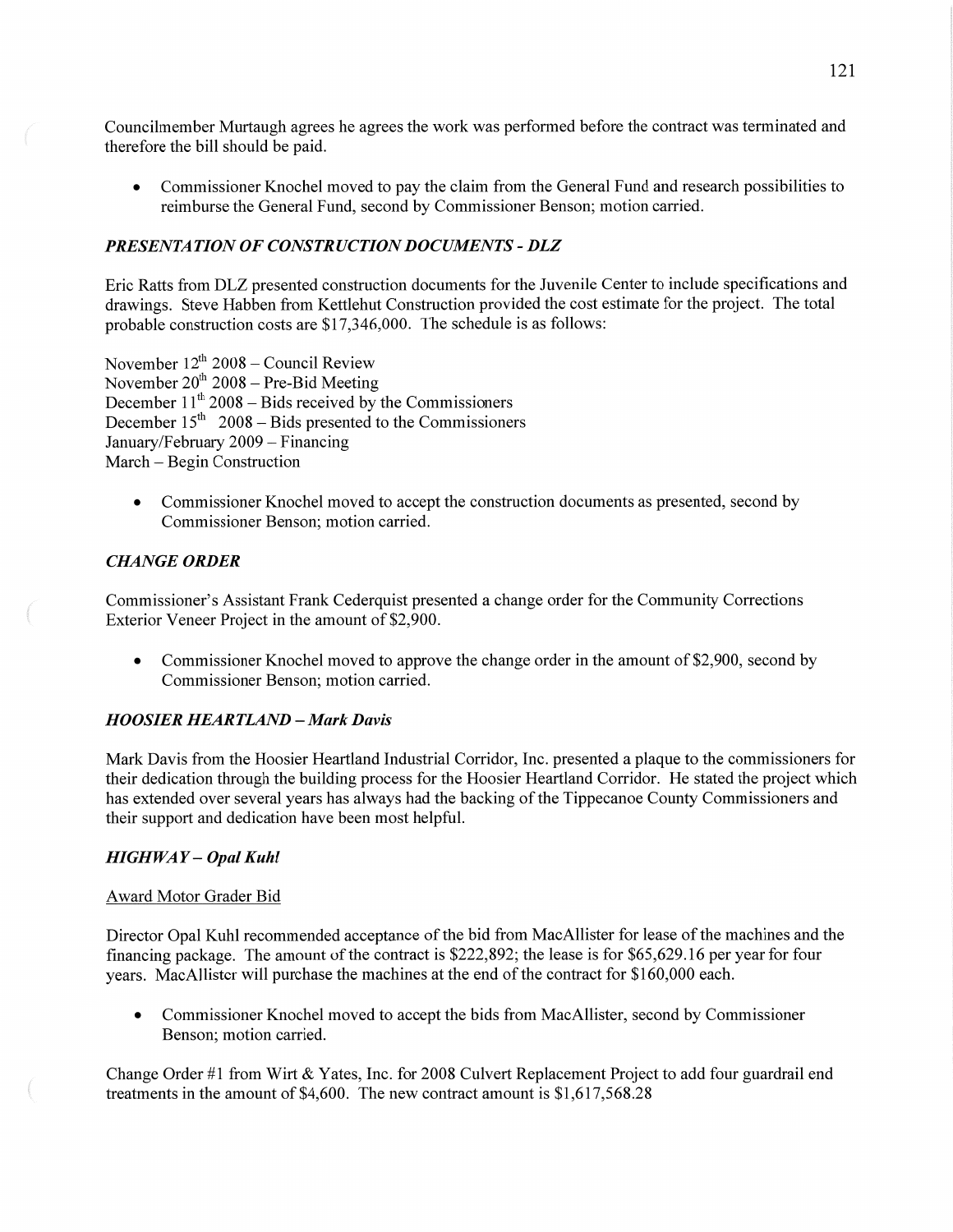**0** Commissioner Knochel moved to approve Change Order #1 with Wirtz **&** Yates in the amount of \$4,600, second by Commissioner Benson; motion carried.

Director Kuhl recommended approval of Ordinance 2008—21-CM regarding speed limits. The ordinance adjusts the scheduled descriptions of the locations of existing speed zones to conform to annexations by the cities of Lafayette and West Lafayette. Speed zones will be deleted from the traffic schedule no longer in the Tippecanoe County Highway system due to the annexations. It also adds existing signs which for unknown reasons were not added to the schedule.

• Commissioner Knochel moved to approve Ordinance 2008-21-CM, second by Commissioner Benson; motion carried.

Auditor Weston recorded the vote:

| Knochel | Yes |
|---------|-----|
| Benson  | Yes |
| Shedd   | Yes |

Ordinance 2008-21—CM passed on first reading 3-0.

- **0** Commissioner Knochel moved to suspend the rules and hear Ordinance 2008-21-CM on second reading, second by Commissioner Benson; motion carried.
- Commissioner Knochel moved to hear Ordinance 2008-21-CM on second reading, second by Commissioner Benson; motion carried.

Auditor Weston recorded the vote:

| Knochel | Yes |
|---------|-----|
| Benson  | Yes |
| Shedd   | Yes |

Ordinance 2008-21-CM passed on second and final reading 3-0.

**A** Grant of Right-of-Way for **a** parcelization was recommended for approval.

• Commissioner Knochel moved to accept the grant of right-of-way as presented, second by Commissioner Benson; motion carried.

### *REZONES*

### **Z-2383 BILL** J. **& NIELANIE** K. **GARDINER** (A **&** R2 to **HR); ORDINANCE 2008—22-CM**

**0** Commissioner Knochel moved to hear Rezone Z-23 83 **—** Bill J. & Melanie K. Gardiner (A & R2 to HB), Ordinance 2008-22—CM, second by Commissioner Benson; motion carried.

(quote)

October 15, 2008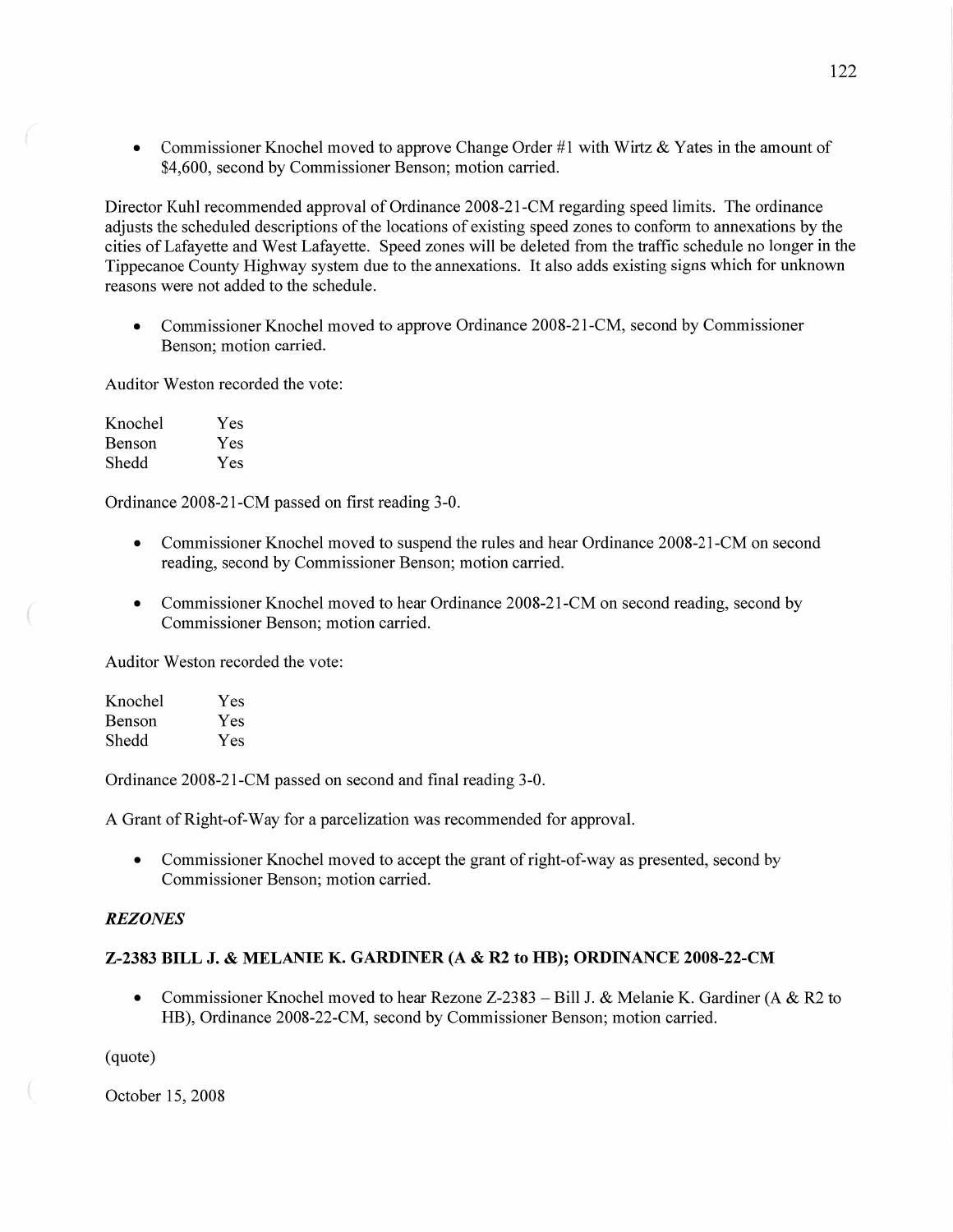Ref. No.: 08-331

Tippecanoe County Commissioners 20 North 3rd Street Lafayette, IN 47901

## **CERTIFICATION**

RE: **Z-2383-- BILL** J. **& MELANIE** K. **GARDINER** (A *&* R2 to **BB):**  Petitioners are requesting rezoning of 2.666 acres, being parts of Lots 1 through 6 in Bluebird Estates, located near the northeast corner of SR 43 N and CR 600 N, Tippecanoe 22 (SW) 24-4. *CONTINUED FROM* THE *AUGUST* APC *MEETING* AT PE *TITIONERS' REQUEST.* 

Dear Commissioners:

As Secretary to the Area Plan Commission of Tippecanoe County, I do hereby certify that at a public hearing held on October 15, 2008 the Area Plan Commission of Tippecanoe County voted 2 yes *-* 11 no on the motion to rezone the subject real estate from **A** & R2 to HB. Therefore, the Area Plan Commission of Tippecanoe County recommends to the Tippecanoe County Commissioners that the proposed rezoning ordinance be DENIED for the property described in the attachment.

Public Notice has been given that this petition will be heard before the Tippecanoe County Commissioners at their November 3, 2008 regular meeting. Petitioners or their representatives must appear to present their case.

Sincerely,

/s/ Sallie Dell Fahey Executive Director

(unquote)

Joe Bumbleberg spoke on behalf of the petitioners regarding the proposed rezone. The petitioner has requested the rezone of 2.66 acres located at the intersection of State Road 43 and 600 on the Northeast corner for Highway Business. Mr. Bumbleberg stated the proposed property is an excellent location for a business but will require **a** great deal of planning and money to complete the project. Several problems need addressed and before any future investments are made the petitioner would like to know the property can be rezoned Highway Business.

#### Public Comment

None

APC Director Sallie Fahey stated the plat is part of the adopted Battle Ground plan which may be a prime location for commercial business after sanitary sewer and water have been established. APC staff agrees until the problems are resolved and the infrastructure to support commercial use is available, the site should remain residential. Director Fahey and staff agree an entrance on State Road 43 is unsafe.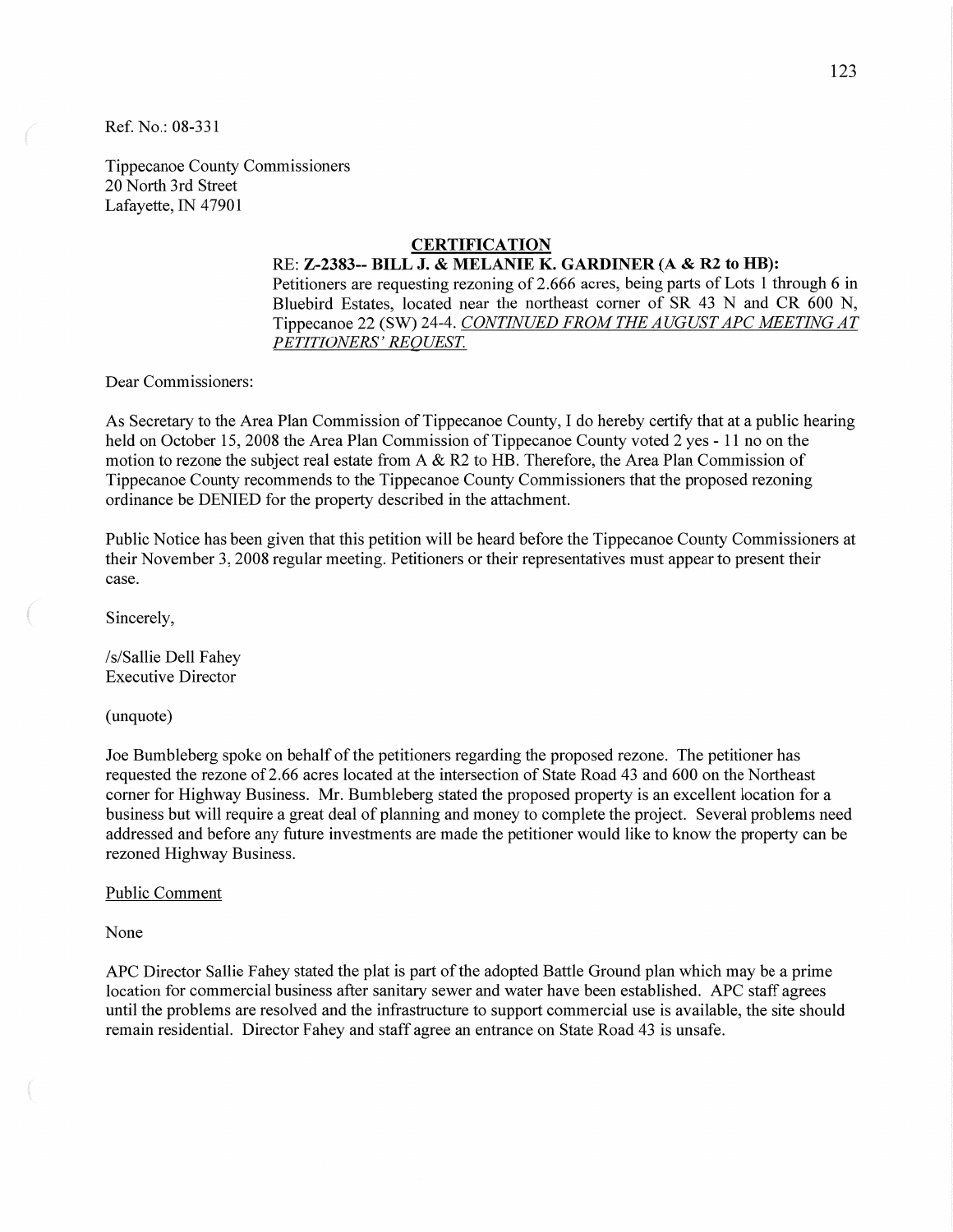Auditor Weston recorded the vote:

Benson Yes Shedd No Knochel Yes

Ordinance 2008-22—CM passes 2-1.

#### **Z-2389 JONATHAN ALAN SWISHER** (R1 **& A** to A); **ORDlNAN** CE **2008-23—CM**

• Commissioner Benson moved to table the request until the November 17, 2008 Commissioner's meeting, second by Commissioner Shedd; motion carried.

### *GRANTS* **—** *Laurie Wilson*

Grant Coordinator Laurie Wilson confirmed grant **funds** were received for the Local Emergency Response Plan in the amount of \$14,520. The reimbursement funds were from a grant completed in December 2006 for the county—wide Hazardous Materials Emergency Response Plan.

Approval was recommended to accept finds in the amount of \$12,464.96 for the Community and Family Resource Center (CFRC). Initially, the CFRC applied for \$77,000 from the Indiana Criminal Justice Institute. Ms. Wilson also recommended approval of an agreement with the county and CFRC to distribute the grant funds.

**0** Commissioner Knochel moved to accept grant funds for the CFRC in the amount of \$12,464.96, second by Commissioner Benson; motion carried.

Ms. Wilson requested permission to apply for grant funds for Superior Court in the amount of \$41,750 for a Byrne Grant.

**0** Commissioner Knochel moved to grant permission to apply for the Byrne Grant for Superior Court 3, second by Commissioner Benson; motion carried.

#### *MAINTENANCE - Mike Haan*

Maintenance Director Mike Hahn recommended approval to purchase an emergency generator from Huston Electric for Community Corrections.

• Commissioner Knochel moved to accept the quote from Houston Electric for the emergency generator at Community Corrections, second by Commissioner Benson; motion carried.

#### *HEALTH -* Ron *Cripe*

 $\overline{a}$ 

Health Department Administrator Ron Cripe requested approval for a Sponsorship Agreement with the March of Dimes. March of Dimes spokesperson Jen Bushore stated November is National Premature Awareness Month and the March of Dimes would like to decorate around the courthouse with purple ribbons on November 13, 2008.

**0** Commissioner Knochel moved to approve the sponsorship agreement for the March of Dimes, second by Commissioner Benson; motion carried.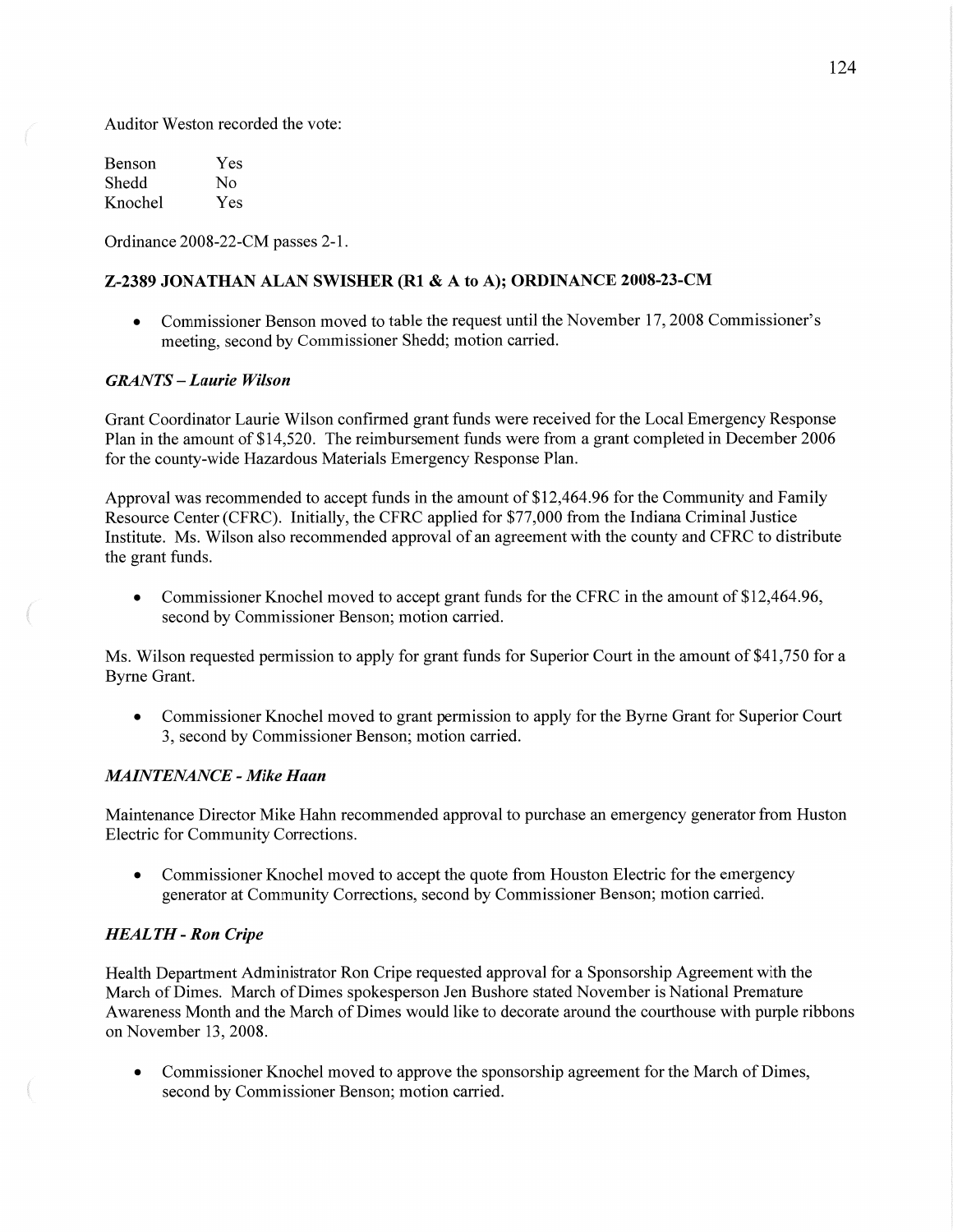# *PARKING LOTAGREEMENTS BETWEEN TIPPECANOE COUNTYAND NORTH* 3RD *STREET*  DE *VELOPMEN T E* LLC

**0** Commissioner Knochel moved to table the agreement until the next meeting, second by Commissioner Benson; motion carried.

### *EXERCISE OPTION* T0 *PURCIL4SE ADDITIONAL AMBULANCE & SIGN CONTRACT*

**Allen** Borck with TEAS stated a letter of intent was sent to Braun for the purchase of five ambulances until council approved the funding. Council has approved funding and approval is now recommended for the purchase of five ambulances.

**0** Commissioner Knochel moved to approve the contract with Braun for the purchase of additional ambulances, second by Commissioner Benson; motion carried.

### *IKON COPIER CONTRACT* **—** WIC

Commissioner's Assistant Frank Cederquist recommended approval of a contract with IKON Copier Services for WIC. The contract for 60 months will be paid with state allocated WIC funds.

**0** Commissioner Knochel moved to approve the contract for <sup>a</sup>copier for WIC, second by Commissioner Benson; motion carried.

#### *APPLICATIONS TO TIPPECANOE VILLA*

**0** Commissioner Knochel moved to approve the applications to the Villa for Margaret E. Shadowen, second by Commissioner Benson; motion carried.

# *APPOINTMENTS* TO THE *COMMON* WA GE *BOARD*

**0** Commissioner Knochel moved to appoint Dave **Lahr,** Betty Michael, and Roy Meeks to the Common Wage Board for the renovation of the Highway Garage and parking lot, second by Commissioner Benson; motion carried.

#### $UNFINISHED/NEW BUSINESS$

None

#### *REPORTS* ON *FILE*

Parks & Recreation Board Clerk of the Court Crystal Creek Boarding Kennel Weight & Measures

### *PUBLIC COMMENT*

None

**0** Commissioner Knochel moved to adjourn.